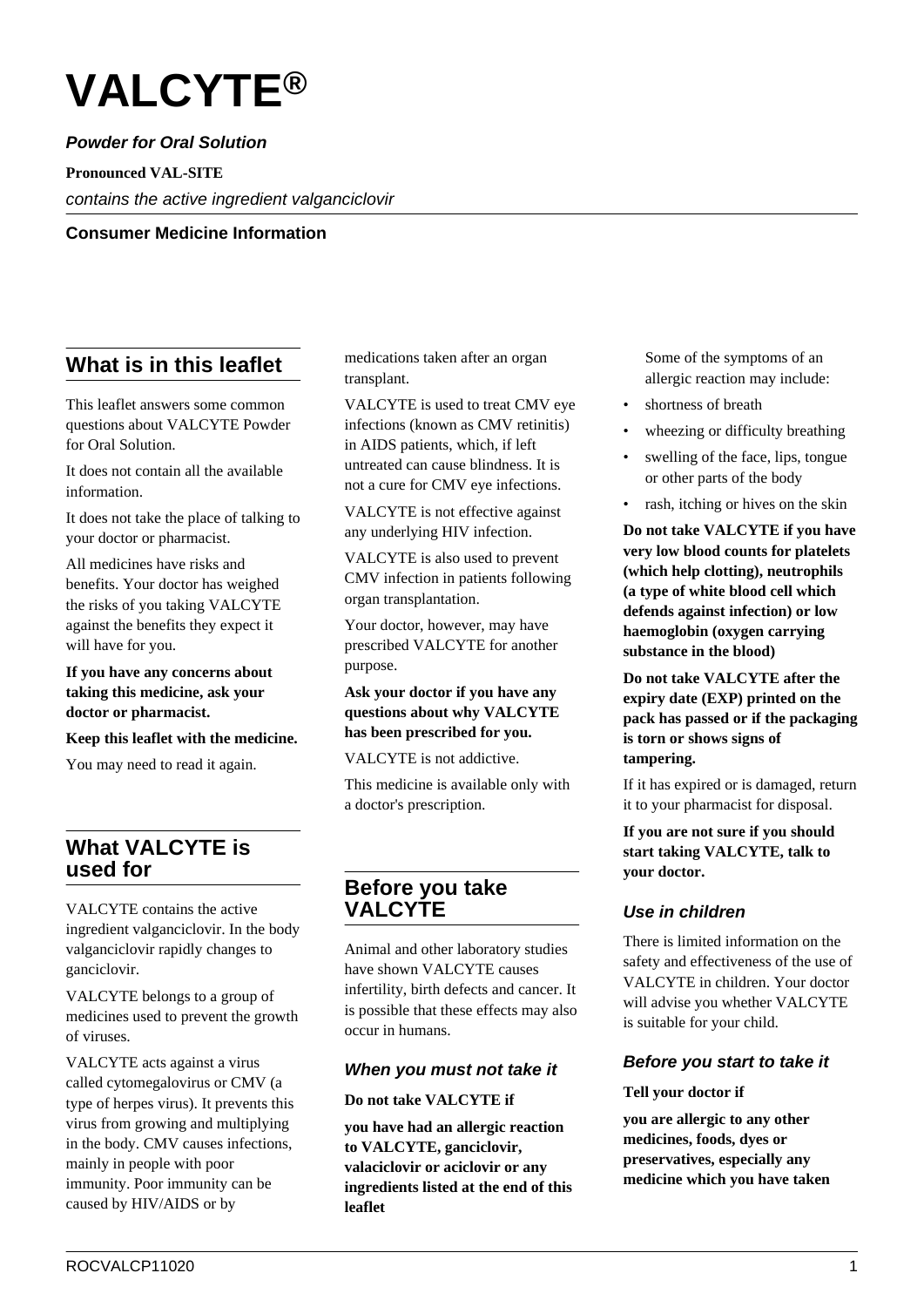#### **previously to treat your current condition**

#### **you have any other health problems, especially the following:**

- you have a history of low blood counts for platelets (thrombocytopenia), neutrophils (neutropenia) or anaemia
- you have, or previously have had, poor kidney function

#### **you are pregnant or intend to become pregnant**

• VALCYTE is not recommended for use during pregnancy. VALCYTE may affect your developing baby if you take it during pregnancy. Your doctor will discuss the risks and benefits of using VALCYTE if you are pregnant.

#### **you are breast-feeding or intend to breast-feed**

It is not known whether VALCYTE passes into breast milk. Breast-feeding is not recommended during therapy with VALCYTE.

#### **you are a woman who could become pregnant and you are not using contraception**

• you must use a reliable form of contraception during VALCYTE therapy, and for at least 30 days after stopping VALCYTE, unless you are not sexually active.

#### **you are a sexually active man**

• you should use condoms during and for at least 90 days following treatment with VALCYTE unless it is certain that your female partner is not at risk of pregnancy.

**If you have not told your doctor about any of the above, tell him/ her before you start taking VALCYTE.**

## **Taking other medicines**

**Tell your doctor or pharmacist if you are taking any other medicines, including any that you**

#### **get without a prescription from a pharmacy, supermarket or health food shop.**

Some medicines and VALCYTE may interfere with each other.These medicines include:

- imipenem/cilastatin (Primaxin®),, a combination of medicines used to treat some infections
- probenecid (e.g. Benemid®), a medicine used to treat gout
- zidovudine (AZT), Retrovir®, Combivir®),didanosine (ddI or Videx®), stavudine, also known as D4T, other medicines used to treat HIV infection
- medicines for the treatment of cancer such as doxorubicin, vinblastine, vincristine, hydroxyurea
- mycophenolate mofetil (CellCept®), and other, medicines used to prevent organ rejection after a transplant e.g. ciclosporin, tacrolimus.
- anti-infective agents such as trimpethroprim / sulphonamides, dapsone, pentamidine, flucytosine pegylated interferons plus ribavirin and amphotericin B

These medicines may be affected by VALCYTE, or may affect how well it works. You may need to use different amounts of your medicine, or you may need to take different medicines. Your doctor or pharmacist have more information on medicines to be careful with or avoid while taking VALCYTE.

**Ask your doctor or pharmacist if you are not sure about this list of medicines.**

# **How to take VALCYTE**

#### **Follow all directions given to you by your doctor or pharmacist carefully.**

They may differ from the information contained in this leaflet. **If you do not understand the instructions on the box/bottle, ask your doctor or pharmacist for help.**

#### **How much to take**

**Take VALCYTE solution exactly as your doctor has prescribed.**

Your doctor will tell you how much VALCYTE solution to take.

#### **Treatment of CMV Retinitis in AIDS (adult patients)**

**• Induction Treatment for adults (for active CMV retinitis)**

The usual dose is 900 mg twice daily with food for 21 days.

Use the dispenser provided and take two 9 mL (450 mg) amounts of the solution in the morning and two 9 mL (450 mg) amounts in the evening.

**• Maintenance Treatment for adults (after induction treatment or for inactive CMV retinitis)**

The usual dose is 900 mg once daily with food.

Use the dispenser provided and take two 9 mL (450mg) amounts of solution at the same time each day.

#### **Prevention of CMV Disease in Transplantation for adults**

The usual dose is 900 mg once daily with food, starting within 10 days post transplantation until 100 days post transplantation.

If you have received a kidney transplant, the same daily dose is required until 200 days post transplantation.

Use the dispenser provided to take two 450mg amounts (i.e. 2 dispensers filled to the 9 mL graduation) of solution at the same time each day.

Your dose may have to be reduced or stopped if you have or develop low blood counts, have kidney disease, or if you are older than 65 years.

**Prevention of CMV Disease in Transplantation for children**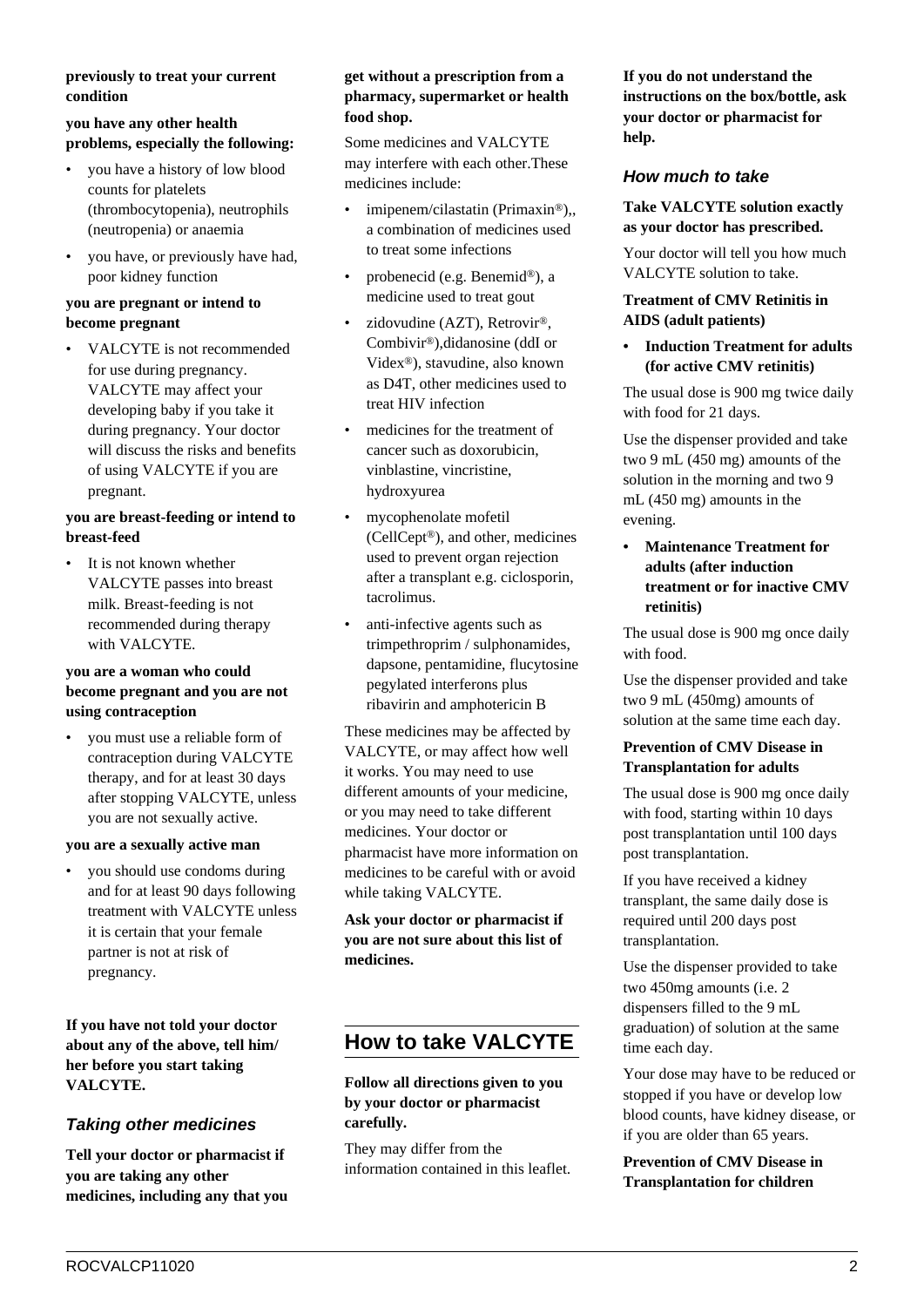Your doctor will let you know the dose of VALCYTE suspension that you should give your child. Give the solution exactly as your doctor has prescribed.

## **How to take it**

VALCYTE solution will be made up from the powder with water by the pharmacist just before you receive it.

**You have to be careful when handling VALCYTE solution. You should avoid getting the solution on your skin or in your eyes. If you accidentally get the solution on your skin, wash the area thoroughly with soap and water. If you accidentally get the solution in your eyes, rinse your eyes thoroughly with water.**

#### **It is important that you use the dispenser provided in the pack to measure your dose of VALCYTE solution.**

Two dispensers are provided in case one of them gets lost or damaged. Each dispenser is designed to measure up to 10 mL (500 mg) of solution in 0.5 mL (25 mg) increments.

Always wash the dispenser thoroughly and allow it to dry after you have taken your dose.

#### **Tell your doctor or pharmacist if you lose or damage both dispensers**

They will advise you on how to continue to take your medicine.

Once the solution has been prepared, follow the instructions below to withdraw and take your medication.

- 1. Shake closed bottle well for about 5 seconds before each use.
- 2. Remove the child-resistant cap.
- 3. Before inserting the tip of the dispenser into bottle adapter, push the plunger completely down toward the tip of the dispenser. Insert tip firmly into opening of the bottle adapter.
- 4. Turn the entire unit (bottle and dispenser) upside down.
- 5. Pull the plunger out slowly until the desired amount of solution is withdrawn into the dispenser
- 6. Turn the entire unit right side up and remove the dispenser slowly from the bottle.
- 7. Dispense directly into mouth and swallow. Do not mix with any liquid prior to dispensing.
- 8. Close bottle with child-resistant cap after each use.
- 9. Immediately after administration disassemble the dispenser, rinse under running tap water and air dry prior to next use.

Do not use the solution after the expiry date which is 49 days from the day of preparation.

#### **When to take it**

#### **Take VALCYTE solution during or immediately after a meal.**

If you take VALCYTE solution on an empty stomach, it may not work as well.

#### **Take VALCYTE solution at about the same time each day.**

Taking your medicine at the same time each day will have the best effect. It will also help you remember when to take VALCYTE solution.

## **How long to take it**

**Continue taking VALCYTE solution until your doctor tells you to stop.**

## **If you forget to take it**

**If it is almost time for your next dose, skip the dose you missed and take your next dose when you are meant to.**

**Otherwise, take it as soon as you remember and then go back to taking it as you would normally.**

**Do not take a double dose to make up for the dose you missed.**

**If you are not sure what to do, ask your doctor or pharmacist.**

**If you have trouble remembering your dose, ask your pharmacist for some hints.**

## **If you take too much (overdose)**

**Immediately telephone your doctor, or the Poisons Information Centre (telephone 13 11 26), or go to Accident and Emergency at your nearest hospital, if you think you or anyone else may have taken too much VALCYTE. Do this even if there are no signs of discomfort or poisoning.**

You may need urgent medical attention.

**Keep telephone numbers for these places handy.**

**If you are not sure what to do, contact your doctor or pharmacist.**

## **While you are using VALCYTE**

### **Things you must do**

**Tell any other doctors, dentists and pharmacists who treat you that you are taking VALCYTE.**

**Tell your doctor if you become pregnant while taking VALCYTE.**

**See your doctor regularly so that your CMV disease, blood cell counts and any other potential side effects may be monitored carefully.**

If blood cell counts are low then this may reduce your ability to fight infection, or for your blood to clot efficiently. If left undetected these effects on blood cells may contribute to death or serious illness.

**If you have a CMV eye infection, you must also see your doctor regularly to monitor the condition of your retina (part of the eye).**

**If you become pregnant while taking VALCYTE, tell your doctor immediately.**

**Condoms should be used by sexually active men while taking VALCYTE and for 90 days after stopping treatment.**

**Women who are of childbearing potential should use contraception**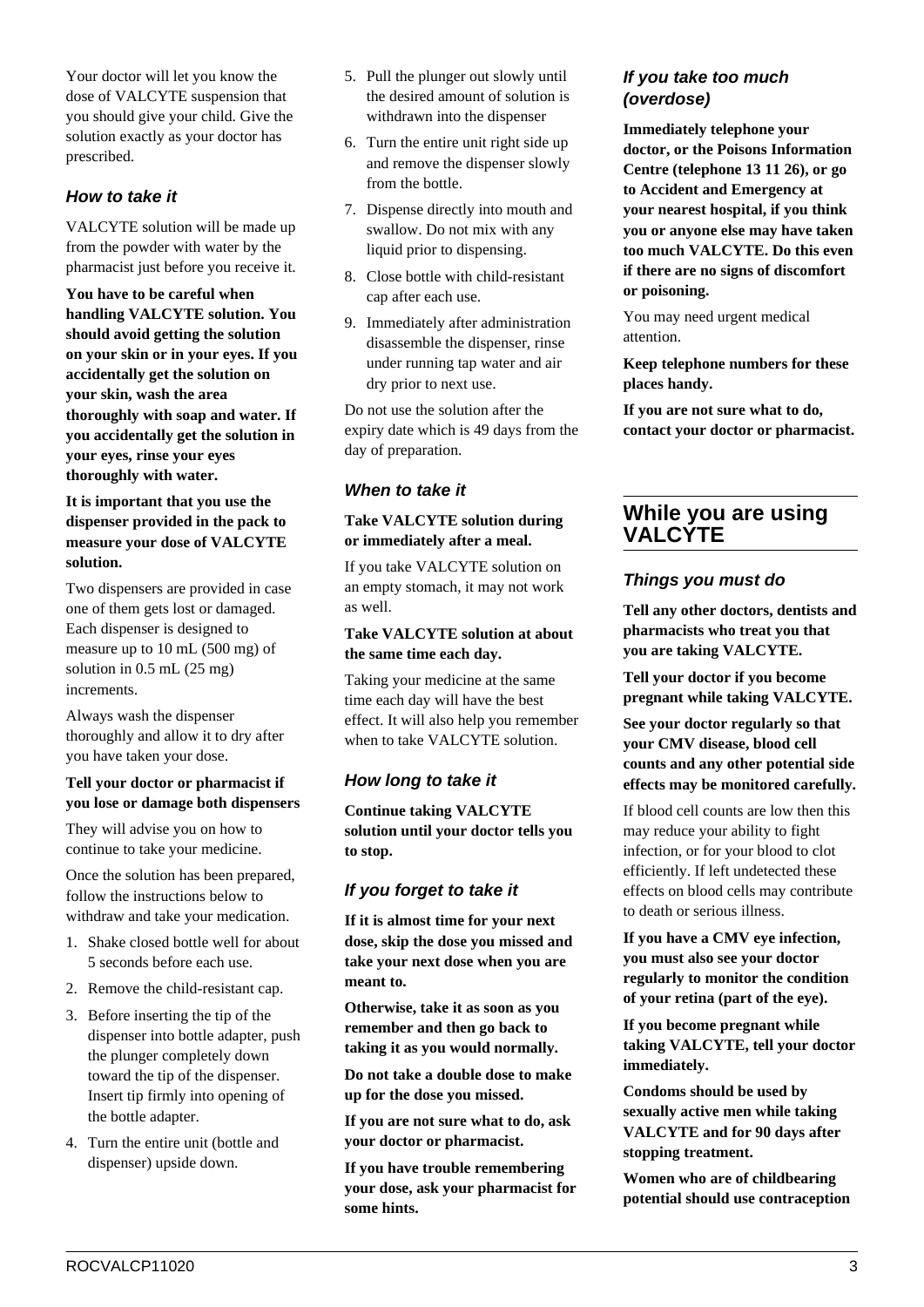**during and for at least 30 days after stopping VALCYTE.**

**Tell your doctor if, for any reason, you have not taken your medicine exactly as prescribed. Otherwise, your doctor may think that it was not effective and change your treatment unnecessarily.**

**Keep all of your appointments with your doctor so that your progress can be checked.**

## **Things you must not do**

**Do not take VALCYTE to treat any other complaints unless your doctor tells you to.**

**Do not give VALCYTE to anyone else even if they have the same condition as you.**

**Do not stop taking VALCYTE or change the dosage without first checking with your doctor.**

**Do not let yourself run out of medicine over the weekend or on holidays.**

**Do not take any other medicines whether they require a prescription or not without first telling your doctor or consulting a pharmacist.**

## **Things to be careful of**

**Be careful when handling the VALCYTE solution. Do not get the solution on your skin or in your eyes.**

**If you accidentally get the solution on your skin, wash the area thoroughly with soap and water. If you accidentally get the solution in your eyes, rinse your eyes thoroughly with water.**

#### **Be careful driving or operating machinery until you know how VALCYTE affects you.**

VALCYTE may cause drowsiness, dizziness, confusion or seizures (fits) in some people and therefore may affect alertness. If you have any of these symptoms, do not drive, operate machinery or do anything else that could be dangerous.

## **Side effects**

**Tell your doctor or pharmacist as soon as possible if you do not feel well while you are taking VALCYTE.**

VALCYTE helps most people with CMV infections but it may have unwanted side effects in a few people.

All medicines can have side effects. Sometimes they are serious, most of the time they are not. Your doctor has weighed the risks of using this medicine against the benefits they expect it will have for you.

If you are over 65 years of age you may have an increased chance of getting side effects.

#### **Do not be alarmed by this list of possible side effects.**

You may not experience any of them.

**Ask your doctor or pharmacist to answer any questions you may have.**

**Tell your doctor if you notice any of the following and they worry you:**

- dizziness
- looking pale
- diarrhoea
- nausea
- fever
- vomiting
- headache

These are more common side effects of VALCYTE and are usually shortlived.

#### **Tell your doctor immediately if you notice any of the following:**

- skin rash
- abdominal pain
- cough
- fatigue (tiredness)
- oral thrush (sore, creamy yellow raised patches in the mouth)
- insomnia (inability to sleep)
- worsening of your eyesight

These side effects may be serious. You may require medical attention.

#### **Tell your doctor immediately, or go to Accident and Emergency at your nearest hospital, if you notice any of the following:**

- swelling of the tongue, lips or throat
- any sign of infection such as fever, chills, sore throat or mouth ulcers
- unexplained bruising or bleeding
- thinking, hearing or seeing things that are not real
- confusion
- agitation
- fits

#### **Tell your doctor or pharmacist if you notice anything else that is making you feel unwell, even if it is not on this list.**

This is not a complete list of all possible side effects. Others may occur in some people and there may be some side effects not yet known.

**Ask your doctor or pharmacist if you don't understand anything in this list.**

# **After using VALCYTE**

#### **Storage**

**Keep VALCYTE solution in the original bottle.**

#### **Keep VALCYTE in the refrigerator (2-8°C). Do not freeze.**

If you do not keep VALCYTE in the refrigerator, it may not work as well.

**Keep VALCYTE where children cannot reach it.**

## **Disposal**

**Do not use VALCYTE solution after its expiry date (49 days after it has been made up).**

Your pharmacist will have written the expiry date on the bottle for you.